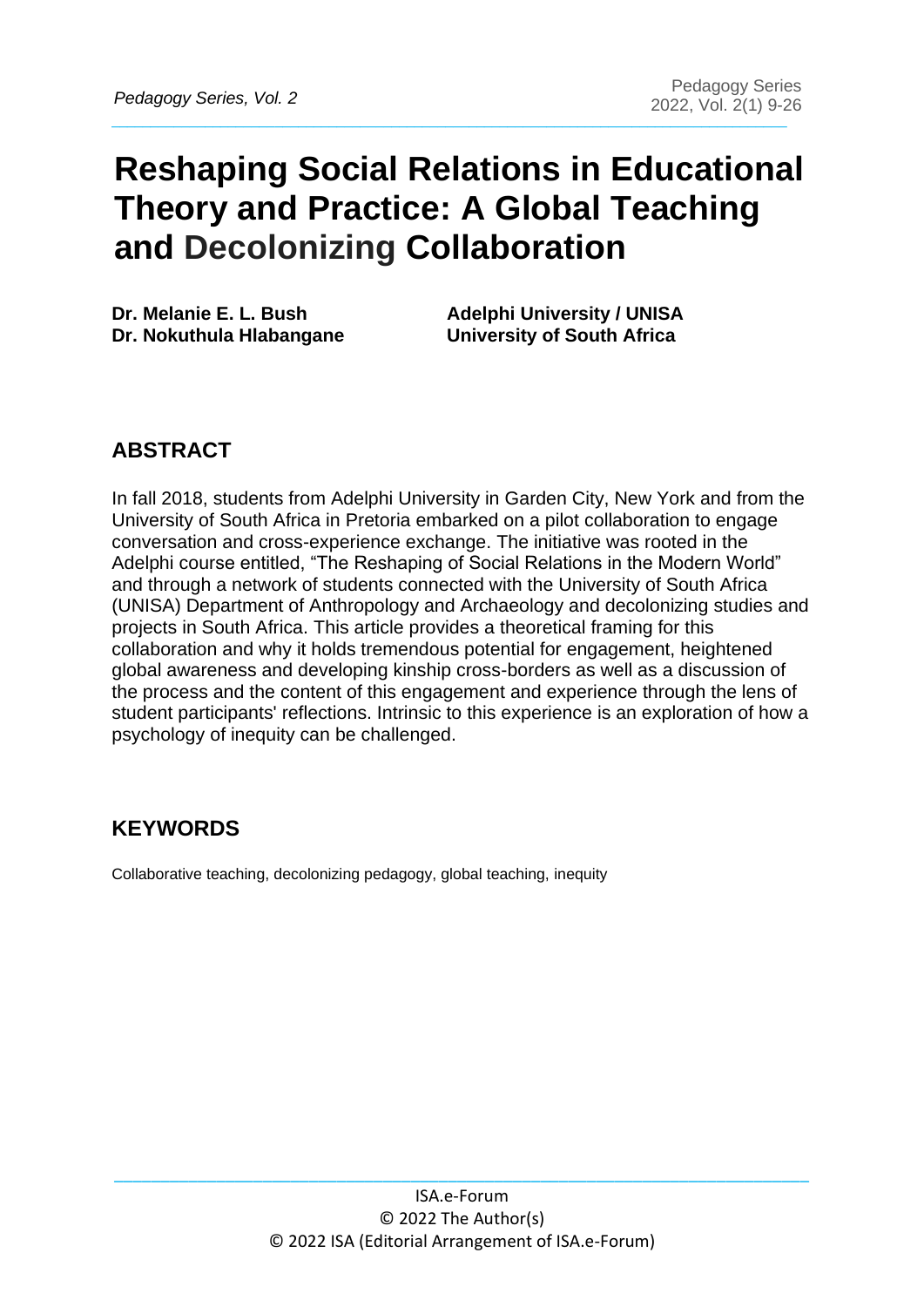### **Theoretical Bases for Collaborative Practice in Teaching**

Teaching philosophies embody the worldviews, values and horizons that an educator deems most critical to one's teaching practice, generally reflects the perspectives one holds most dear. Teaching is an engagement that intervenes to fashion and cultivate students who will, in turn, intervene in particular ways in the world. In this way, teaching as a profession is thus integral to shaping social relations not just in the classroom, but also in society much more broadly. Whereas teaching is usually thought of at an individual level, as lessons imbibed by the student and differences made to that person, a decolonial praxis of teaching transcends the individual and cultivates a communal ethos.

As Fanon has said "...to constantly introduce invention into life... to endlessly create myself to build the world of you." (Fanon 1952: 179-181). This is a sensibility that is antithetical to the Imperial *I* who is essentially closed off from knowing the imagined "Other". Separation and closure are quintessential colonial traits. These divides are ubiquitous in the prevailing geopolitical dispensation. Marked by nationstates and other colonial borders, separation and therefore mis-recognition characterize social relations. Founded in what world systems scholars such as Immanuel Wallerstein and others have called the long 16th -century (Wallerstein, 1974), divides and distinctions are characteristic of all colonial relations. Antagonistic relations between nations, peoples, genders, religions, spiritualities, sexualities etc. are the norm and mis-recognition and misrepresentation a salient feature of almost everything.

In this scheme of things, Africa particularly continues to suffer the brunt of colonial

muting, undergirded by a veil of separation though she is deeply immersed in global webs of entanglement. Set on terms and conditions from elsewhere, this immersion continues to inform her relationships with the rest of the world. Africa has been assigned roles of perpetual servitude and infantilization precisely because of the history that began in the long sixteenth century. Stripped of an adult status, Africa is positioned on the global stage as handicapped and humiliated and could be said to vacillate between a structural position of exploitation, erasure and seeming irrelevance. (Ndlovu-Gatsheni, 2013).

The injustices of such a position are extensive. All means possible should be harnessed to right this wrong as part of the "decolonizing" project. Higher education in particular should be seized with an ethical imperative as a matter of course for the "structures of knowledge in westernized universities" reflect the four genocides and epistemicides of the long  $16<sup>th</sup>$  century (Grosfoguel 2013). One strategy to bridge separation, divide and misrepresentation is through lived experiences that make it possible to "abandon ethnocentric and racist systems of logic and therefore, to place the undiscussed in the center of discourse" (Asante, 1990, p. 140). Facilitating platforms of cross-border collaboration that foster communication allows higher education to develop students' understanding of real history and contemporary realities, rather than producing technicians for the labor market with false knowledge about themselves, the world and history.

The call to decolonize knowledge speaks to the need to liberate epistemology from the constrictions that characterize colonial and western education. Scholar Dr. Amos Wilson charges that the university teaches useless knowledge that serves embedded colonial structures and calls it "higher education" (1999, p. 58-61). In this way, the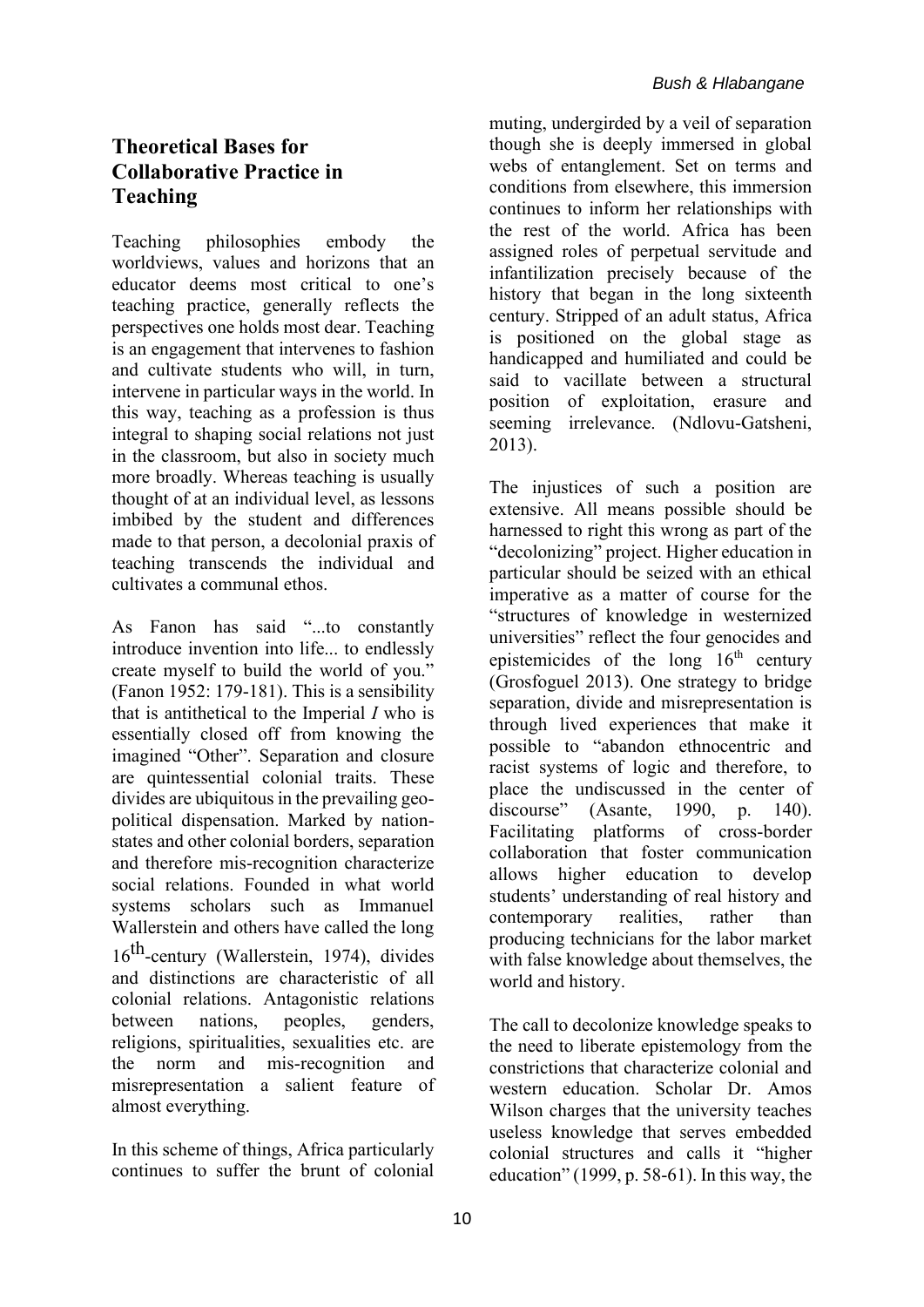utility of the academy as a particular intervention in fashioning social relations is called into question. The narrowmindedness of the horizons that standard curricula strive for, especially in regard to its emphasis on growing individuals for their own benefit, points to the importance of closure and separation as quintessential traits of colonial education that is bereft of the recognition of the need to "...to constantly introduce invention into life... to endlessly create myself to build the world of you." (Fanon 1952: 179-181)

Tuck and Yang (2012) warn against a tendency to hollow out the notion of decolonization by equating it to processes, that while necessary are insufficient for the transformation of education. They remind us that decolonization is first and fundamentally about land restitution and reparation of indigenous ways of life that take their cue from nature, innately interconnected and open to fluidity. Closure and separation as cornerstones of colonial relations are informed by the adage "I think, therefore, I am" (Descartes, 1960; Grosfoguel, 2013), the posture integral to higher education that governs relations between the colonized and the colonizer. It is this very imperial position that has wrought so much damage and caused untold harm on all living beings.

Maldonado-Torres (2007) posits that this arrogant, inward-looking and selfvalorizing position implies that others do not think and therefore do not exist. The Imperial *I* indiscriminately reproduced by an education system that is inward-looking, engaged in soliloquy by a knowing being who assumes an unknowing Other was challenged by the design of this collaboration. This engagement was a direct response to the perennial question posed by Spivak (1988) about whether the subaltern can speak. This project sought to move the subaltern from a position of always being "deeply in shadow" and "muted", thereby affirming her agency,

albeit within the limitations of Westernized education. This collaboration opened though could not fully accommodate other modes of knowledge that UNISA student participants might have introduced. This was an ambitious pilot project, and therefore limited in its scope. Its ability to radically shift horizons was limited to a beginning recognition of an "other" beyond books, conference papers and journal articles. To be fully developed and sustainable would require institutional commitments and corresponding resources.

This initiative has important lessons for a new relationality that can be fashioned as a way to bridge the gap that colonial closure has normalized. One of UNISA's tag-lines is to facilitate "learning without borders". This aspiration applies to both practical and attitudinal dispositions in an open elearning and teaching environment and invokes a number of important notions. In this endeavor, learning is open-ended, sensitive to ground-up possibilities that work against top-down authoritarian (en)closures and control. The teacher is not the center of the learning experience rather, a facilitator of a process and space in which student voices are heard and supported. In this empowering exercise students can realize their own voices and power and learn from each other.

Such a pedagogy aspires to what is characteristic of a liberation education with potential to transcend the mere transferral of information and inculcate deep cognition. This collaboration sought to center issues of mutual interest that arose organically so students could set the agenda of their own learning. The interactions centered in what could be regarded as world problems rather than discipline-specified areas of focus. Participants were involved with issues beyond the elitist bubble of the academy and confronted questions as wideranging as land, health and wellbeing, violence, and others. Conversations dared to look beyond the obvious, courageously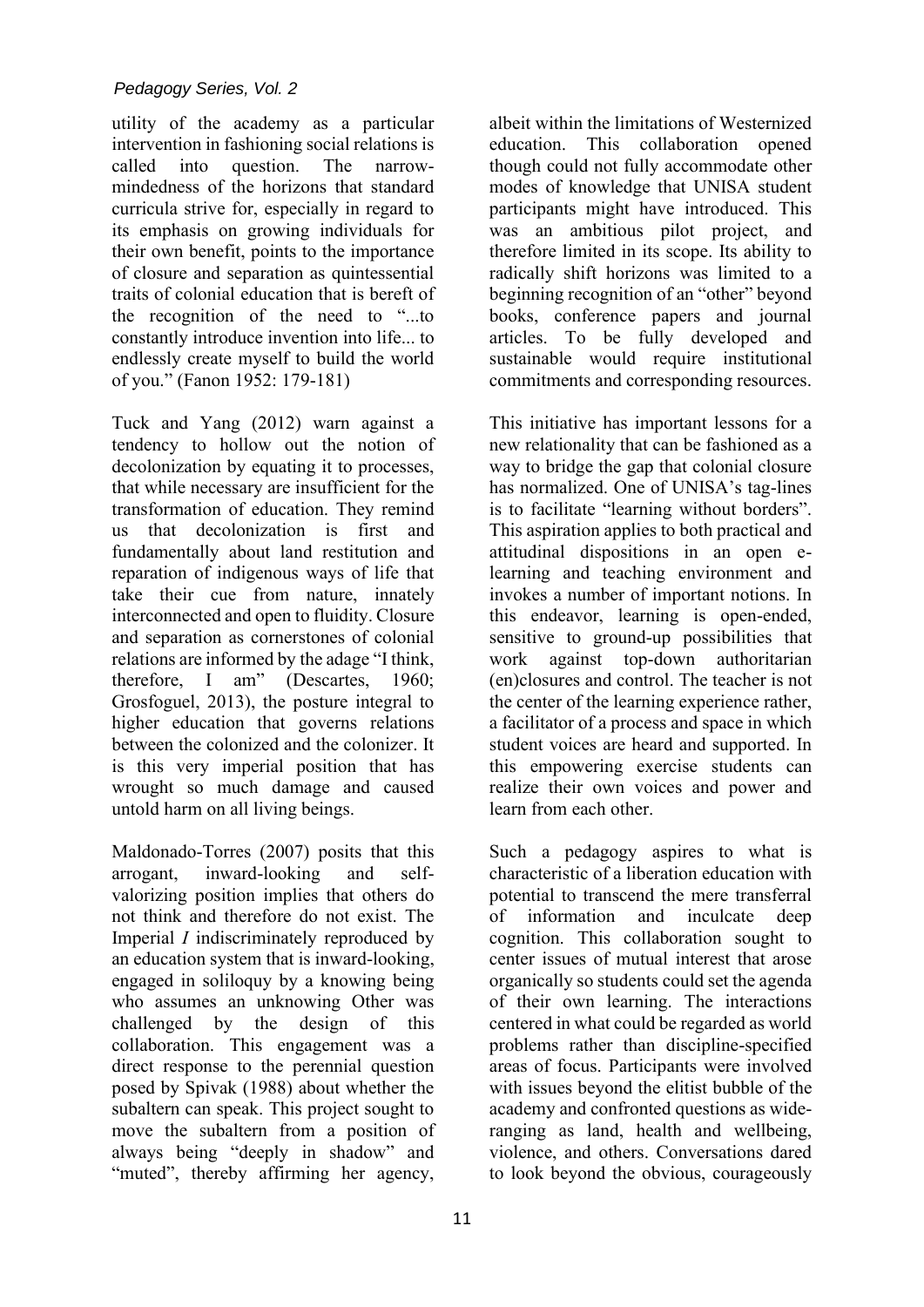altering and replacing conventions with the possibility of new realities. Transdisciplinarity as an approach, is an active and deliberate rejection of dogma, ideology and closed systems of thought and explores new ways of thinking and engagement. Learning through such a framework, is thus bold and does not shy away from any discussions, giving effect to the truism that the curriculum is everything and everything is curriculum, mimicking life in its fluidity and dynamism. Such open-endedness that challenges barriers opens up questions that have settled at problematic notions reflecting the detachment of the elite class whose writing and discourse forms the fabric of what generally makes it into set curricula.

The notion of learning without borders also foregrounds "visiting" and reciprocal learning. Simpson (2017) argues that visiting... "...has the potential to bridge theory and practice and is thus organically transformative as it expands horizons and can animate the imagination beyond its comfortable confines." "Visiting" challenges insular understandings. Internal barriers are also interrogated, affording students an opportunity to grow in robustness at all levels. Visiting with one another fosters engagement that ethical protocols are not able to inculcate and has the potential to unlock research agendas with more ethical and just sensibilities. The mental universe about one another shifts, impacting relationality in a positive way by potentially undermining the "new wine, old skins" way of being-in-relationship between the erstwhile colonized and colonizers.

Writing on the imperial nature of research relations during the height of HIV/AIDS in Africa, Chilisa (2005) posits what she calls an "error of sameness" by which she means that Euro-American homogenizing power has the ultimate impact of erasing and muting the diversity of voices, least of which of those whose lives it is that are at

the center of the collaborative effort. This error of sameness, goes beyond research, characterizing all aspects of whatever relationship the West has with the Rest (Chinweizu 1975); education should be actively working towards undoing this error. This collaboration was one such attempt.

Against the grain of epistemic closure, and thus decadence, this model of teaching sought to create a space for "a hundred flowers to bloom" (Mao, 1957) in challenging the conceptual frame that constrain other voices from being heard. Chilisa (2005) argues that in addition to the colonial framework that seeks to fashion the world in the imperial mold, research is caught up in frameworks that are alien to those who are researched. From this point of view then, the frame of reference when seeking to understand those researched is the accumulated alienation found in written text. The space created by this mode of teaching enabled a triangulation that is otherwise not routine in learning across borders. The idea of creating space allows all voices to be heard and in turn, to be reckoned with. In this way, a linear understanding is disrupted to include a complexity that is otherwise elusive. Students are provoked in multi-dimensional ways that provide a glimpse out of hegemonic Eurocentric discourses. The assumed universal validity of written text about Africa, in particular, is troubled, with new understandings emerging. Knowledge is co-created and co-owned by students as agents of knowledge creation in their own right. This process allows for learning to engage with multiple epistemologies and be shaped by epistemological diversity.

Learning without borders is also a commitment to vulnerability, an intention to resist and disengage from the colonial syndrome of domination. The marginalized move to the center – on ethical and just terms and the dominant choose to shed the arrogance that comes with this positionality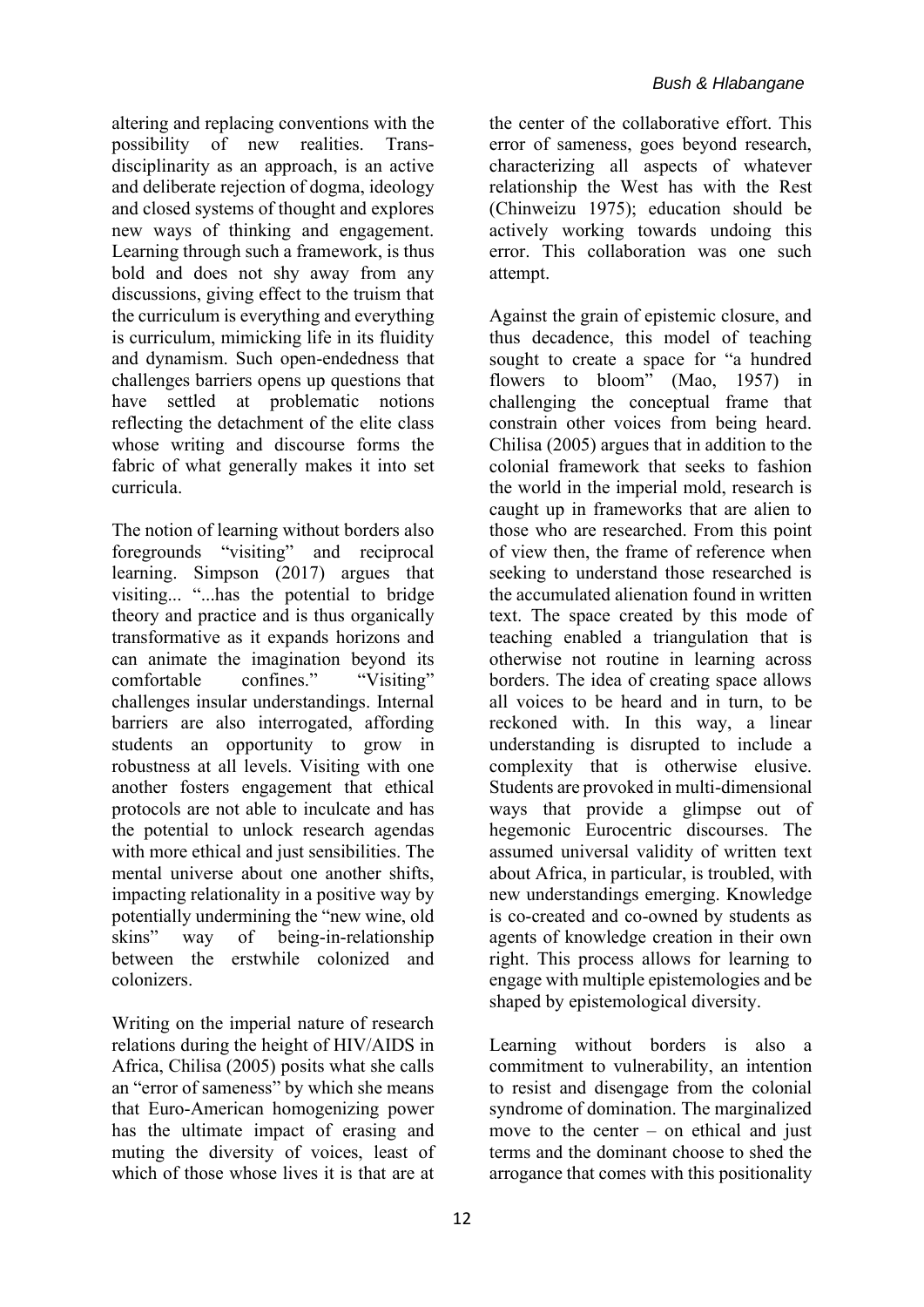and succumb to a higher ideal – that of making community. Ethical listening is thus fostered. "To have a voice is to be human. To have something to say is to be a person. But speaking depends on listening and being heard; it is an intensely relational act" (Gilligan, xvi). Through ethical listening and conversation, new grammars and language that challenge the establishment are possible. Collaboration disrupts and troubles boundaries and forges horizontal alliances. A new kind of globalization that is not unidirectional is made manifest. In the process of these conversations, students in the United States reposition their thinking of "Africa", repeatedly. Africa is not a wasteland of time-space compression, with troubled relations. Students from UNISA played an active and present role in rendering a new transformed image of South Africa. The subaltern no longer speaks through selferasure, and demonstrates power, wisdom, clarity and strength in intellectual and spiritual grasp of the modern world.

Learning without borders also means staying true to the salience of history in contemporary relations. Through engagements such as the one fostered by this collaboration, students are brought to the sharp understanding that history is as present as it is past. The global devastation of colonialism is brought into relief as experiences are shared. This allows students to unravel the logic and machinations of colonialism and its aftermath, coloniality and aids deep learning that piques rather than dumbs curiosity and interest. What could potentially be a flat subject devoid of animation has the possibility of being brought to life, cultivating critical thinking. Engagements led by students defy the control of meaning, enabling the following feats: ...interrogating colonial discourses, imploding their political partisanship by introducing, in strategic points of their critiques subaltern texts that sees the colonial moment differently, that use other knowledges – as distinct from western – to articulate another view of the self, of history, of knowledge-power formations, resisting in the process the burden of colonialist epistemology and in fact mounting a counter-assault by enabling previously disabled languages, histories, modes of seeing the world (Mishra 2000: 1086).

Pedagogy that challenges closure and separation by troubling boundaries demystifies subjects that are rendered simply in written texts. More than that, connection subverts the tendency to think of oneself outside of an-other. By engaging in subjects whose importance is global in reach, students were able to see their entanglement with one another. This discussion flows both ways. Communication thus fosters community in which the abyssal line (Santos, 2007) is undermined and the West is disabused of its assumed positionality as the knower of first and last instance. The colonial inclination to develop, instruct and civilize (Chilisa, 2005) is disrupted. By the same token, the traditional weakness, which is almost congenital to the national consciousness of underdeveloped countries (Fanon, 1965: 149) is dealt the same blow. In a way, this is applied learning embeds deep and complex learning with the potential to facilitate the un-learning of problematic notions and misinformation in order to relearn drawing from a triangulated frame of reference.

# **Development and Implementation of the Initiative**

Following decolonial summer schools in Amsterdam, at UNISA and in Barcelona, a collaboration that would give rise to this initiative was agreed upon by anchor lecturers from the respective universities. The collaboration was informed by the decolonial adage that *We Make the Road by Walking* (Horton, Freire et al, 1990) which effectively enjoins embracing the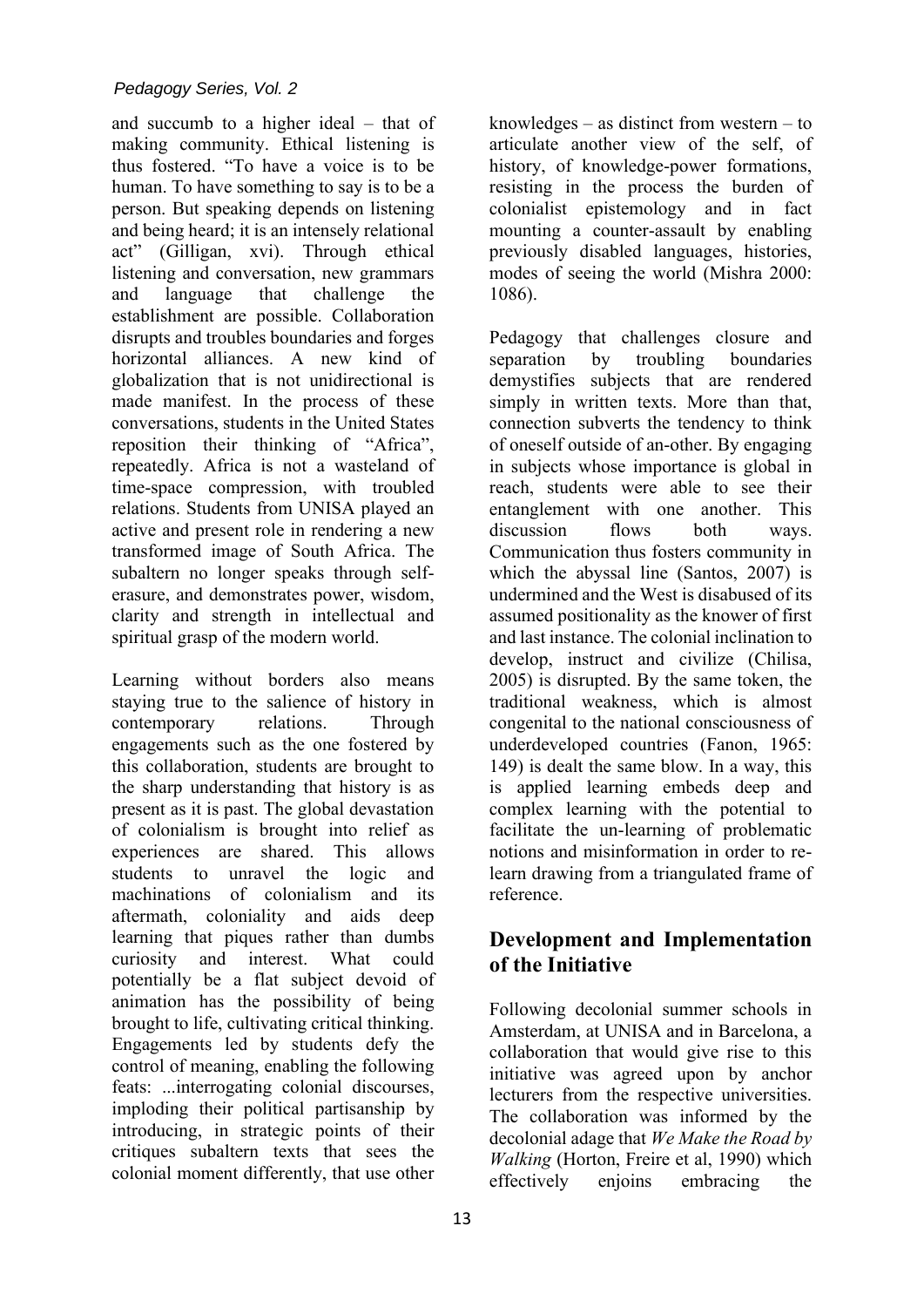uncertainty that comes with pathfinding and ground-breaking. Building on transdisciplinary forays already being explored at UNISA in which the UNISA anchor lecturer was a central player, and reflection by the Adelphi faculty member about how to "globalize" curriculum in the U.S. context as part of an Adelphi University Teaching Fellowship, a pilot teaching collaboration was developed to cross-border interactions between students at the two universities. This groundbreaking initiative sought to create a space for applying "decolonial" ideas through rigorous intellectual exchange across a number of barriers, including the misrecognition of Africa as "backward".

The opportunity presented to students on both sides of the divide to engage as equals was timeous given the incessant, resounding call to "decolonize" education. Students were able to simultaneously listen and share their understandings, observations, hopes and dreams through the lens of their lived experiences. The South African cohort was clear, from the word-go, that they partake in these conversations as equals, with as valid a knowledge base as their U.S. American counterparts. This, in itself, was a revolutionary posture given the unequal power relations that characterize the two nations. South Africa is among the global leaders in conversations both in critique of coloniality and about the urgency of decolonization in all realms of the social world.

This encounter was, by design, aspiration and in implementation, an unsettling of settled paradigms. The issues that were discussed reflected deeply on the basic logics and assumptions that undergird colonial knowledge. In this way, students engaged in profound critical thought and exchange that opened up an even deeper understanding of coloniality and awareness of possibility. For instance, given the multidisciplinary make-up of the UNISA cohort, reflecting on the coloniality of space and place opened up new vistas of understanding: why this design? What basic tenets underlie it? What politics are embedded in it? What possibilities are thwarted by it? Who benefits? What nefarious acts does it allow? What are the intended and unintended consequences? These are critical questions in the "decolonizing project".

Adelphi students were privileged to be provided entry points into ways of thinking, feeling and being that are outside the western, Euro-dominant, heteronormative patriarchal dominant narratives that they had been exposed to all their lives. They learned about academic excellence and rigor that exist embedded in intellectual and practical resistance to coloniality. They initially struggled to envision a world outside the frames they have been taught to believe as truths, but when the necessity and the possibility registered, they too began to think about how museums, schools, justice systems, architecture and aesthetics might look outside of traditionally accepted assumptions about how society should be organized.

These are deep questions that when engaged in from a comparative analytical purview by students whose lived experiences differ, but who owing to the global nature of coloniality, do experience the vestiges of the same, fostered greater appreciation of coloniality and of possibility. A discussion of architecture opened up discussions that touch on every other aspect of life, whether private or public and the concept of globalization is made real. This initiative made practical compression of time and space. In a small way, it opened up the worldviews of students on both sides of the geo-political divide. As a tool for teaching, this was an effective way to inculcate a "citizen of the world" imagination in the students in ways that a "study abroad" experience for a young person from the United States might not embed. Students experienced a sense of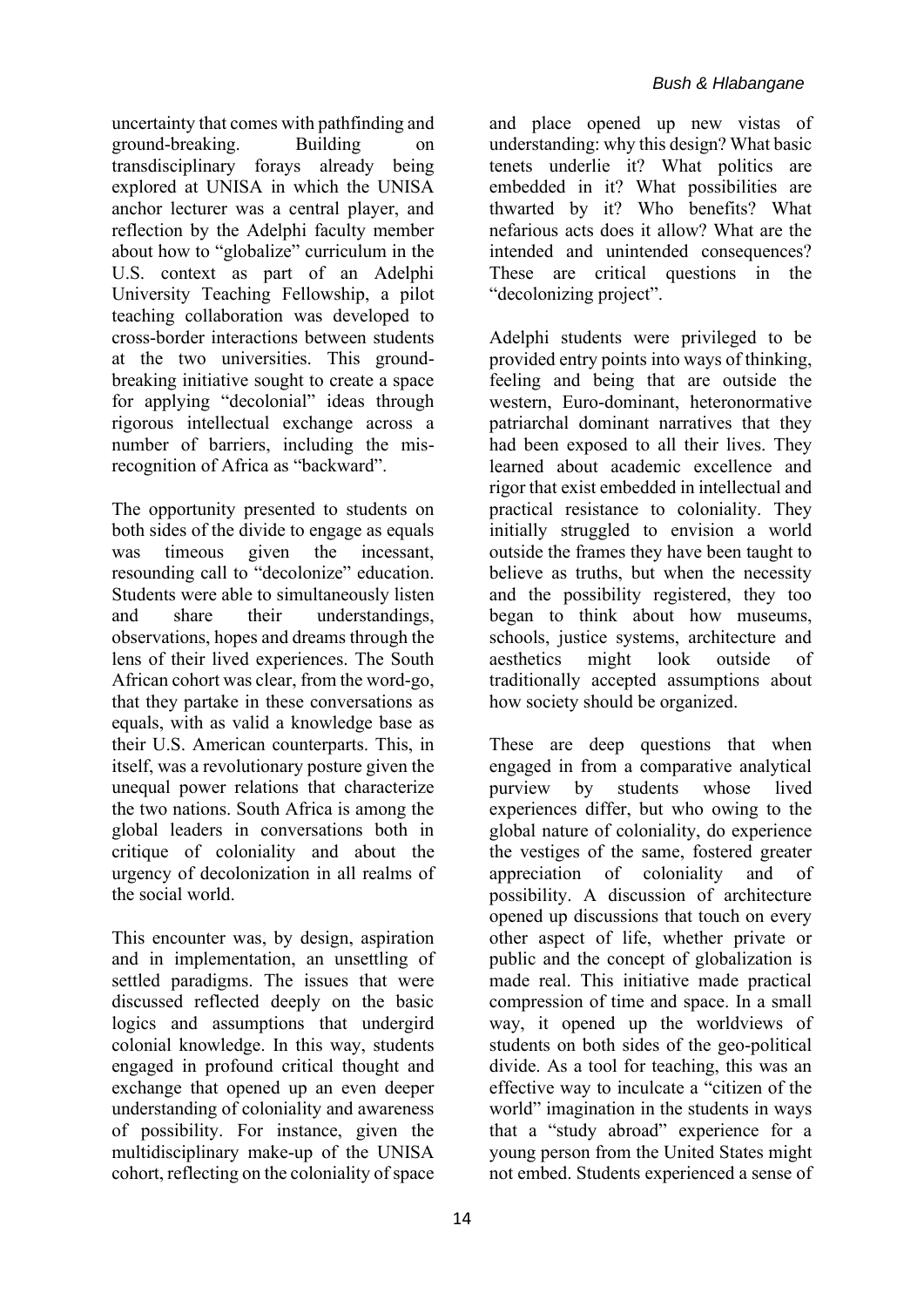#### *Pedagogy Series, Vol. 2*

accomplishment for having engaged in such a manner that left a lasting impression and afforded them an opportunity to "travel" to other parts of the world. This was especially the case as many of the Adelphi students and families originated from outside the U.S. and shared this diversity with the  $class<sup>1</sup>$ . Technological glitches notwithstanding, students on both sides grabbed this opportunity with both hands and were excited for it. This was a gift that would long inflect their academic walk in a positive way.

The question of decolonization loomed large in these discussions. Designing decolonial institutions and spaces was an added, very ambitious, bonus. The imagination that is thwarted by the colonial "one-size-fits-all" closure was liberated by this radical opening up. The decolonial walk is never finished. It never closes. The journey is just as important as the destination. That students drawn from such diverse backgrounds could hold coherent, far-reaching conversations in so short a space of time points to the importance of creative pedagogy design and forwardlooking educators who recognize that success can often be measured in the process and not solely in a predesignated outcome.

### **The Initiative, through the Lens of the Academy**

To address the challenges of embedding global learning deeply within the curriculum and foster greater understanding of the lived experiences of people outside the United States and global hierarchies, a new course was developed at Adelphi, piloted during the fall 2018 semester. The course sought to raise awareness of the continuing impact of coloniality and the history of resistance, particularly in the global South; and engage students in opportunities that expand their technological capabilities and usage to foster deeper learning in the global context.

For University of South Africa students, the goals were to expose them to the truism and reality of the westernized University – found everywhere in the world, teaching the same body of knowledge with little, if any, consideration of the local context. Recognizing ongoing resistance to this injustice was also an important component. Understanding the parochial nature of U.S. society and its problematic take on Africa, this opportunity was used to de-mystify globalization as presumed progress and reveal its character as a hegemonizing force. Students lamented this unfortunate state of affairs, bemoaning the loss of heterogeneity and the wealth that comes with this. The urgent need to re-shape global relations was thus underscored.

The American Council on Education Center for Internationalization and Global Engagement  $(CIGE)^2$  states that effective

<sup>&</sup>lt;sup>1</sup> Among the 14 Adelphi students who participated, 4 were of white and European descent, while 10 have family heritage with themselves or their parents born in India (3), Colombia (1), U.S. African American (2), Guyana (2), Zimbabwe (1), and the Philippines (1). Their religious backgrounds included Christian, Muslim, Hindi, Sikh, and Jewish. In this sense, the cohort did not mirror the U.S. student population and may have led them to be particularly open to the exchange and learning outside of the frames they had been taught throughout their schooling. The South African cohort comprised of students who can be distinguished by their political affiliation/leaning rather than ethnicity as political activity is a central

feature of student life in the country influencing their views. Student politics in South Africa traverse issues pertaining to education in the #RhodesMustFall and #FeesMustFall movements that encompass issues affecting the quality of life of university support staff in the #Outsourcingmustfall movement. Student politics are centrally concerned with Black existential issues that involve all aspects of their lived experiences.

<sup>2</sup> https://www.acenet.edu/Documents/Mapping-Internationalization-2017.pdf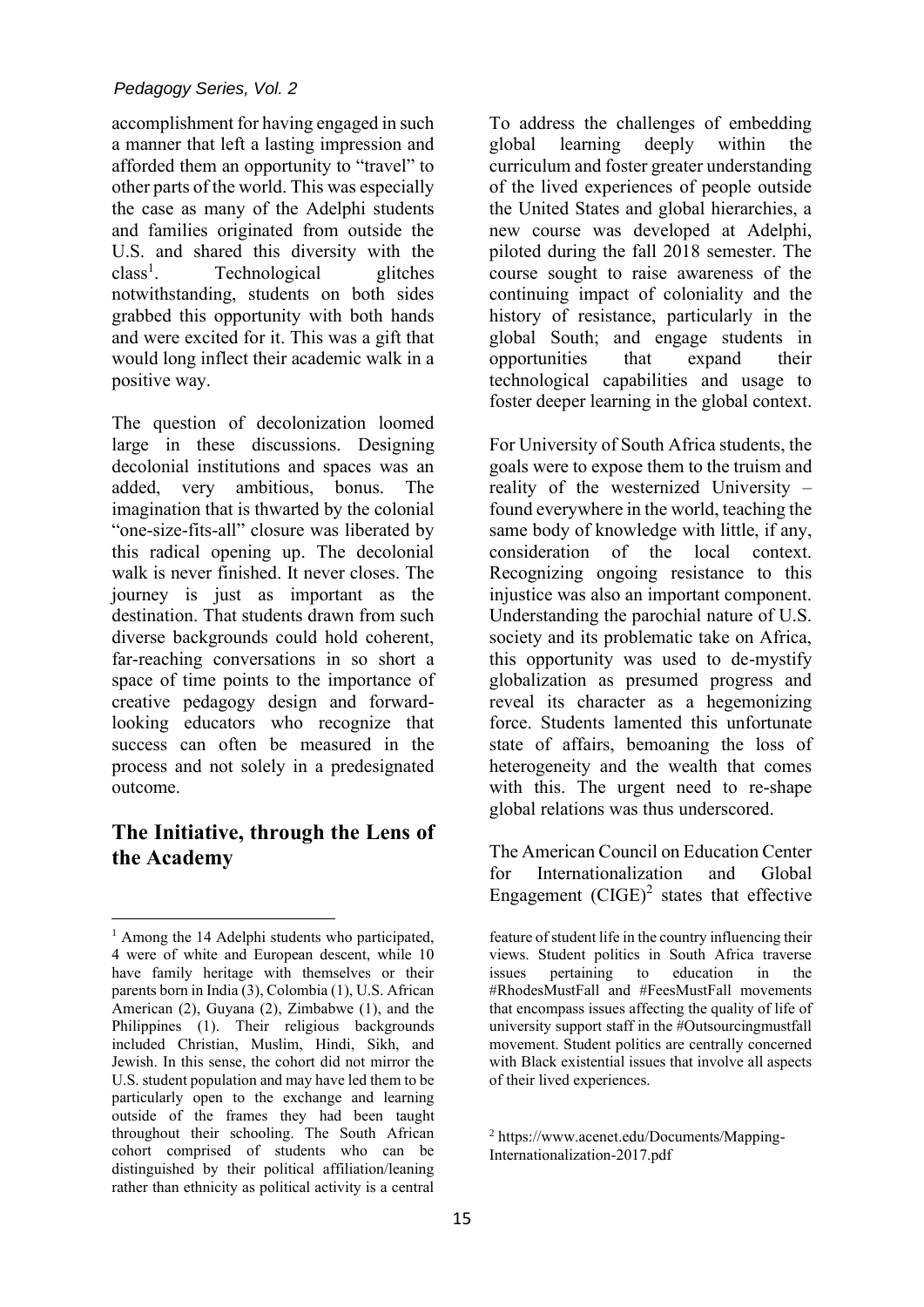internationalization of higher education goes way beyond the traditional practices of study abroad and international student enrollment. The organization asserts that institutions need a more comprehensive commitment to embed global learning in multiple aspects of the University structure including the curriculum, faculty development and research. They argue that global learning is an essential part of academic learning in this historical moment and that the technology exists to facilitate this process. What they speak less about is the development of relationships between students at Universities in and outside the United States as a particularly meaningful and do-able component of global learning.

Similarly, the Association of American Colleges and Universities Shared Futures: Global Learning and Social Responsibility project "was built on the assumption that we live in an interdependent but unequal world and that higher education can prepare students to not only thrive in such a world, but to creatively and responsibly remedy its inequities and problems."<sup>3</sup> They assert that it is "through global learning that students are prepared with the knowledge and commitment to be socially responsible citizens in a diverse democracy and increasingly interconnected world."<sup>4</sup>

With few students participating in formal study abroad programs, it is essential to develop other ways of building bridges. While the presence of international students increases contact with people outside the United States, and language requirements are useful though this is insufficient. Traditional models of global learning generally focus on these strategies. We attempted to bring together the scholarship on teaching and learning regarding high impact practices and an emphasis on global learning.

The course was conducted through a collaboration between the Adelphi faculty member (Melanie E L Bush) and a faculty member at the University of South Africa (Nokuthula L Hlabangane). Dr. Bush is a research fellow at UNISA and is working with Dr. Hlabangane on other scholarly projects such as the development of a decolonial "counter-text" for the social sciences with another group of international scholars. It made great sense to attempt this collaboration as a living tribute to worldwide student demands to "decolonize education".

Students from Adelphi University and the University of South Africa engaged in conversation and cross-experience exchange on a weekly basis. The initiative was rooted in the Adelphi course entitled, "The Reshaping of Social Relations in the Modern World" and through a network of UNISA students connected with the Department of Anthropology and Archaeology and decolonizing studies and projects in South Africa.

The course began with an examination of how the emergence of coloniality and the modern world reshaped social relations. Adelphi and UNISA students did readings and engaged conversation through Skype, Slack, WhatsApp and email on topics such as land reform, how decolonization can occur, the impact of coloniality in contemporary educational systems, the relationship of knowledge and epistemology to structures of inequality and much more.

Students then explored how we define and design "decolonized" institutions, social relations and ways of knowing, being and thinking. Through written and oral exchange of ideas, articulation of the principles that might anchor decolonized spaces, students compiled their initial thinking about "decolonized" architecture,

 $^3$ https://www.aacu.org/shared-futures

<sup>4</sup> Ibid.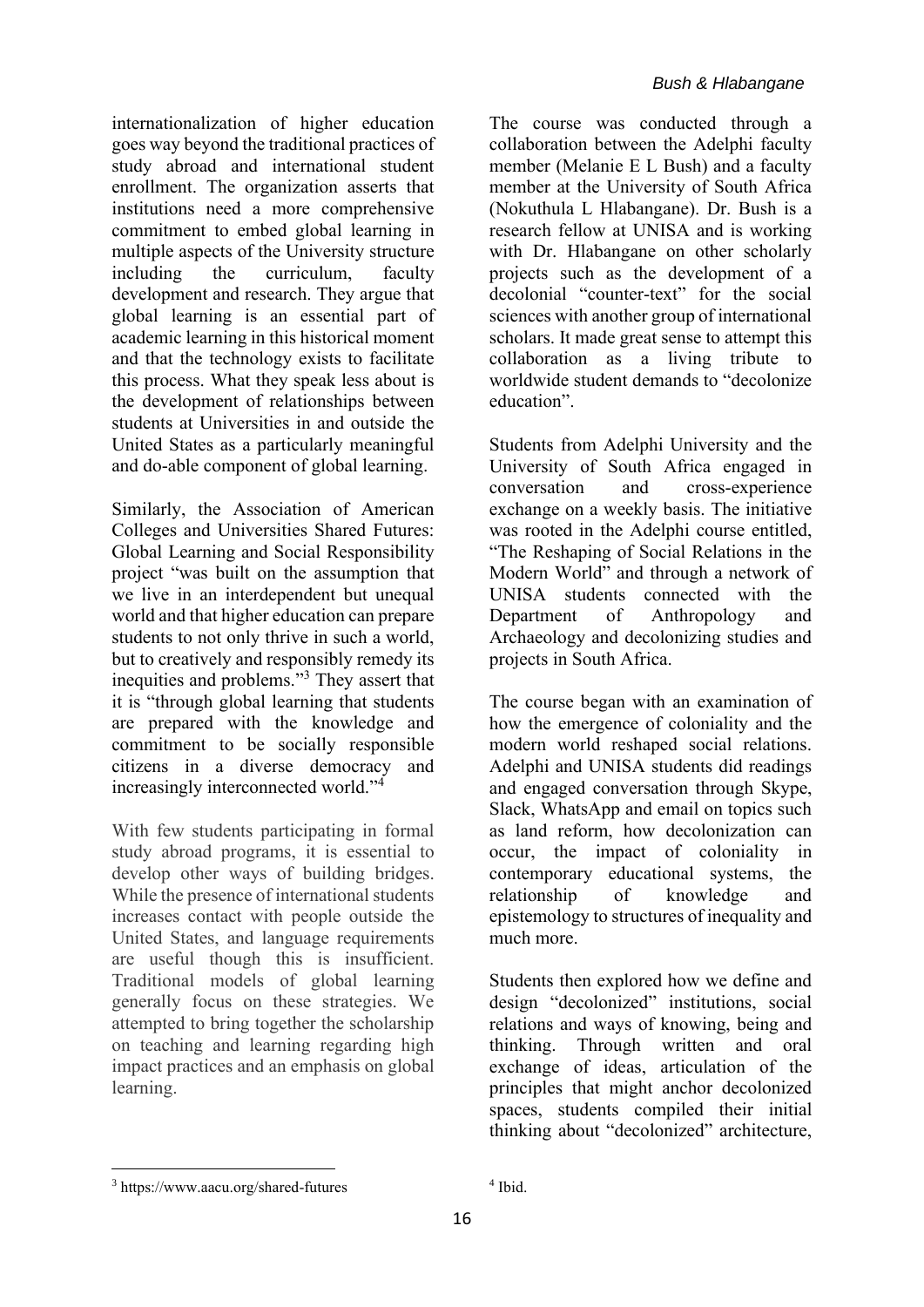justice, education, beauty and aesthetics, art, literature and health care. The course closed with presentations that described these designs and shared the experience of this profound exchange and collaboration.

The course closed with presentations that described these designs and shared the experience of this profound collaboration. The class will run again after a period of reflection, with students playing leadership role in how to continue making this experience authentic, challenging, and transformatory.

Several participating students from both universities shared their experiences in a session of the conference "Unsettling Paradigms: The Decolonial Turn" in July 2019, at the University of Pretoria.

The involved faculty made a presentation at the International Studies Association meeting at the University of Ghana in August 2019.

The overall value of this project includes the following:

This collaborative investigation of the reshaping of social relations in the modern world, both what occurred with the emergence of coloniality and what is taking shape in contemporary times, expands on the examination of race, class, gender and intersectionality through engagement of the theoretical framework of the coloniality of power that is much more widely embraced outside the United States. The content of the course therefore exposed students to new ideas. This was particularly true for students at Adelphi as critiques of coloniality and analysis of what is meant by decoloniality are less traditionally present in the U.S. context. The students from UNISA were also able to learn from the experiences and questions posted by the Adelphi students. This provided important exposure outside media framing of who

young people in the U.S. are, and what they think and value.

The course provided direct engagement and interaction about this material with students who have had a different lived experience and exposure to ideas. This course provides a model that can be used to establish similar classes in coordination with other universities.

In the process of the intellectual and social engagement of the material and exchanges related to lived experiences, students learned new methodologies for interaction that can ground themselves globally with the use of technology. The collaboration demonstrated that developing relationships "cross-borders", holding conversations about world events (historical and contemporary) and learning through experience of the profound interconnection of all humanity, can take place, given the technology we now have.

The outcome was extraordinarily powerful as will be clear both from student reflections on their experience and the "decolonized designs" they created.

# **Decolonizing Exchanges and Decolonial Designs**

In this section, several students' proposals are briefly summarized. These relate to art and aesthetics, architecture and space, beauty, and youth leadership.

#### *Art and Aesthetics*

Raquel Adler, (Adelphi Fine Arts major, Sociology minor) opened with the following quotes:

*Transforming social relations in the modern world is definitely easier said than done! Some of us are very aware of the effects of colonialism, capitalism, eurocentrism, and white supremacy. We recognize the violence and structural*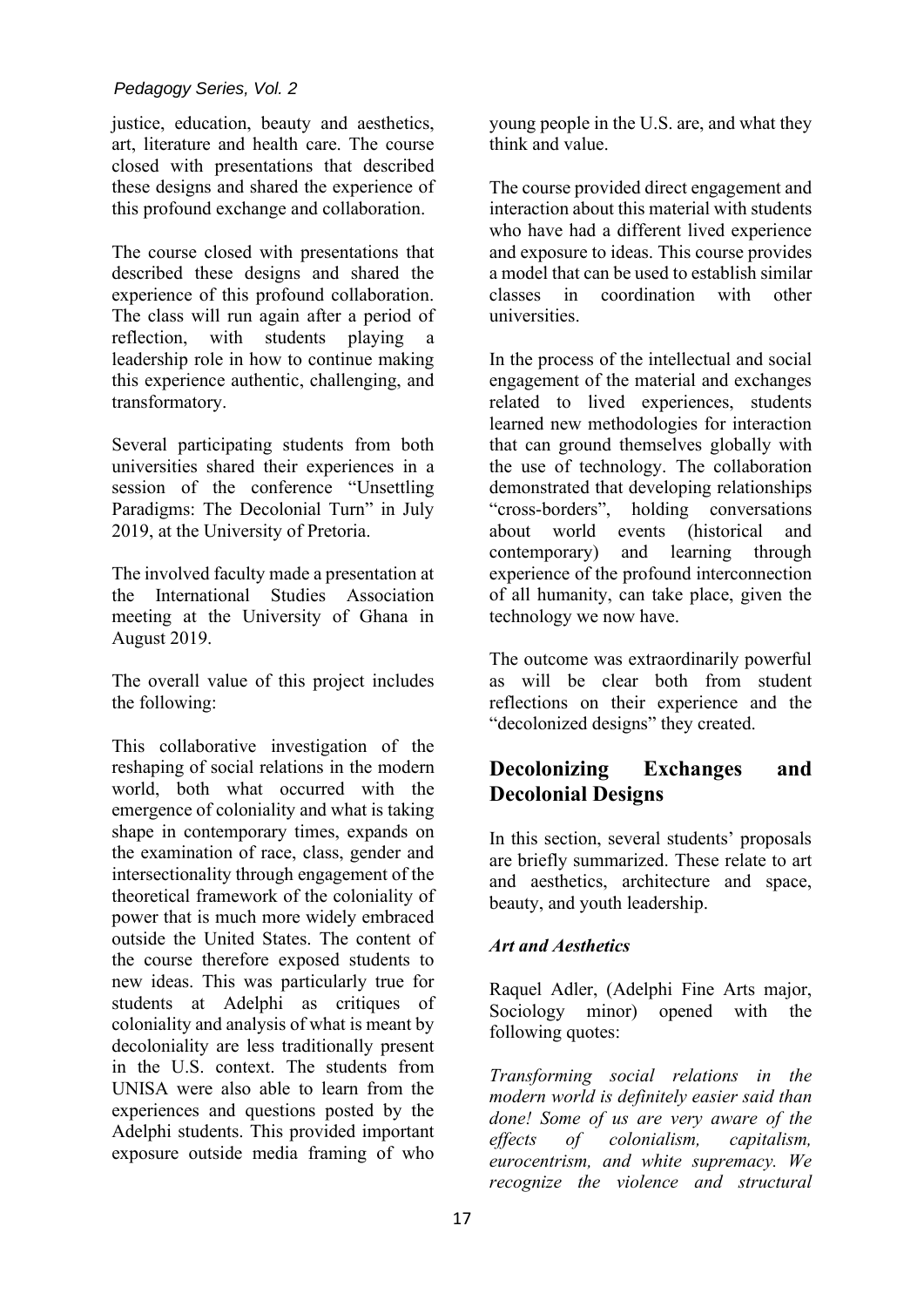*unsustainability of the systems that organize societies around the globe. But just because we are aware, doesn't mean everyone is...* 

*Our current pedagogical and institutional structures have been and continue to be constructed in ways to enforce these systems. Knowledge is power, and when knowledge is withheld from us, we are left powerless. However, once we have unlocked understandings the resident power is unleashed and we can achieve anything. Once we decolonize our minds, we can begin to dismantle the structures.* 

*Decoloniality is essential to reshaping our modern world system because our current system is based on coloniality, an unsustainable structure. The true history and its effects are hidden from us. Through the four genocides, epistemicides, and patriarchal projects of the 16th century (Grosfoguel, 2013) we are left with epistemic racism and sexism as foundational organizing principles for society.* 

*Our pedagogies are built on the Eurocentric lens of universalism, where one person's lived experience becomes a universal narrative (that being the white, male, and Christian elite). This idea of the blanket universal truth leads to the production of disenfranchised populations who are socialized to distance themselves from their own cultures and become alienated from their own identities in favor of the "truths" of the Euro-America that rejects them. (Grosfoguel, 2013)* 

Raquel describes coming to understand unequivocally that "The epistemologies of the Western university are set up upon these notions of mental slavery" (Hira, 2016). She notes that the most challenging part of this class was the decolonized design proposal because "all of my ideas of decoloniality were still based in coloniality" She speaks to the power of connection with the UNISA students, and in particular credits Bongisa for helping her understand that "representation is not limited to subject matter, but it is also about the artists' themselves, curators, art historians, and everyone involved. Coloniality affects everyone and it is a collective."

About her experience, Rachel conveys that,

*I had never really spoken to anyone from another country. As much as I would like to say that I am open, I am also extremely sheltered and tend to live in my own little bubble. My personal problems and experiences often consume my entire world, and it is hard for me to see that as much as I shouldn't minimize my problems, I have to realize that other people are going through something. This is one of the most important lessons that I took from our collaboration, as I listened to everyone's personal struggles ...I realized that I need to shift my mindset to a more decolonized one – and have now incorporated meditation and spiritual healing into my daily life and routine.* 

*When we did guided meditation as a class together, it truly came full circle for me: that is what decolonized learning is all about. Activities like that are so important and vital for our mental health and psyche, so why has it never been incorporated into class? It was so beneficial for me to see our learning environment as not just a place for absorbing wisdom, but also a place of healing.* 

*One of the articles read in class was on neuro-decolonization (Yellow Bird, 2012); there's urgency of recognizing this as an essential component of the "decolonial project". This process is different for those of us living in colonizer spaces versus regions that have been colonized however it is important to recognize that the structuring of the world's people in rigid hierarchies and separations has done*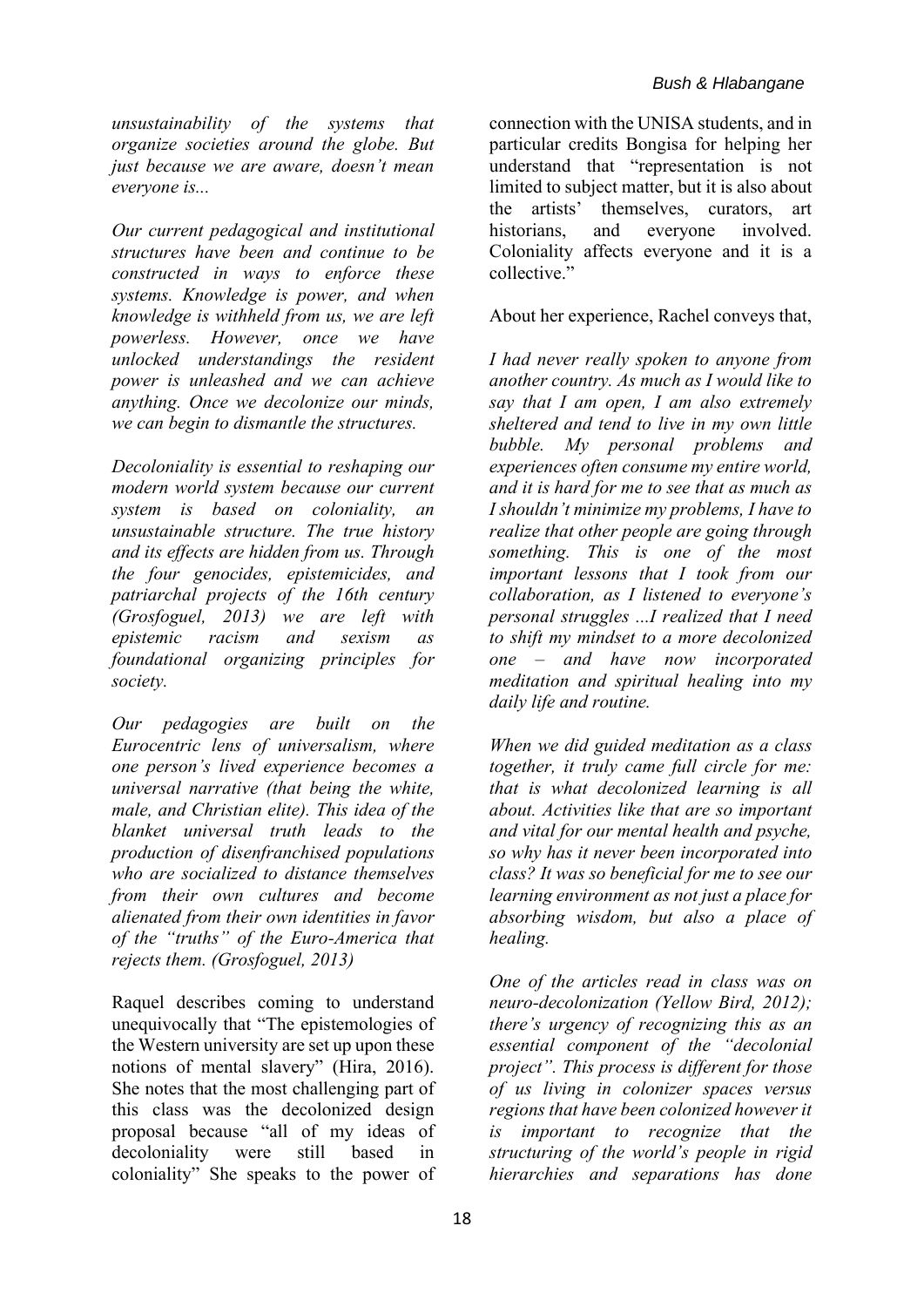#### *Pedagogy Series, Vol. 2*

*damage to all of our capacity to think, learn, and grow.* 

Raquel concludes with a recognition that our collaboration was an opening, not an ending or a destination. She shares,

*After taking this course, I have new friends at Adelphi and new friends across the globe. During our interviews, were able to talk about impactful issues we all face due to colonialism, but we were also able to form a bond and laugh over things like real friends. We shared personal stories, anecdotes, thoughts, and ideas - and I couldn't be more grateful to have met everyone in this class and discuss these touchy topics in such a safe and collaborative space.* 

*Bongisa from UNISA has given me invaluable advice about how to be a better friend, a better ally, and a better person overall as a colonial being wanting to move forward towards a decolonized space. This journey towards decoloniality journey has definitely been a long one, but it is nowhere near over. The conversation is now open, and ready to be had.* 

#### *Decolonizing and Uplifting Youth Leadership*

Cyril Thabo Makwakwa (UNISA Graduate: BA Social Sciences, Honors Sociology) was one of the two lead students from the University of South Africa. The respect that the other students had for him and his clarity of vision brought them to the collaboration. He is a true leader. Thabo opened his reflection about the experience by saying:

*The world is changing; the global community is awakened from the dark ages and fast coming to a realization that it must adapt or die. However, what death could the globe face after having survived billions of years?* 

*The death of the global world I refer to is that which fails to learn from its past mistakes, develop young global leadership that would not only bring about positive change to the highly divided world, but also connect progressive youth from across the globe and establish sustainable relations. The world needs old people to learn from the young and the young to also draw knowledge from the old people.* 

*This collaboration came at a time when I was trying to contribute into the voice of young people in South Africa, highlighting the challenges faced by youth who are reeling from many forms of social injustices coupled with socioeconomic exclusion, most notably lack of representation in spheres of leadership.* 

Thabo conveys his evaluation of this collaboration by stating that "this initiative promoted creativity, innovation and fostered new thinking. Students were at the center with the purpose of creating an environment where young and old are afforded equal opportunity to contribute." He describes our collaboration as "applying a values-based and servant leadership approach" by faculty.

From his perspective, Thabo shares that:

*Leadership is influence and not age influence. We were allowed to be ourselves, come up with our own perspectives and contribute as much as we could. We had the freedom to develop our individual worldview cutting across gender, culture and race. The class turned into an ideal world constituted of young people from around the world, it represented a new generation of not only academics but also leaders who in their respective communities. We became leaders who would add value and deliver sustainable social relations.* 

Thabo writes that "at the beginning of the collaboration, I was concerned about how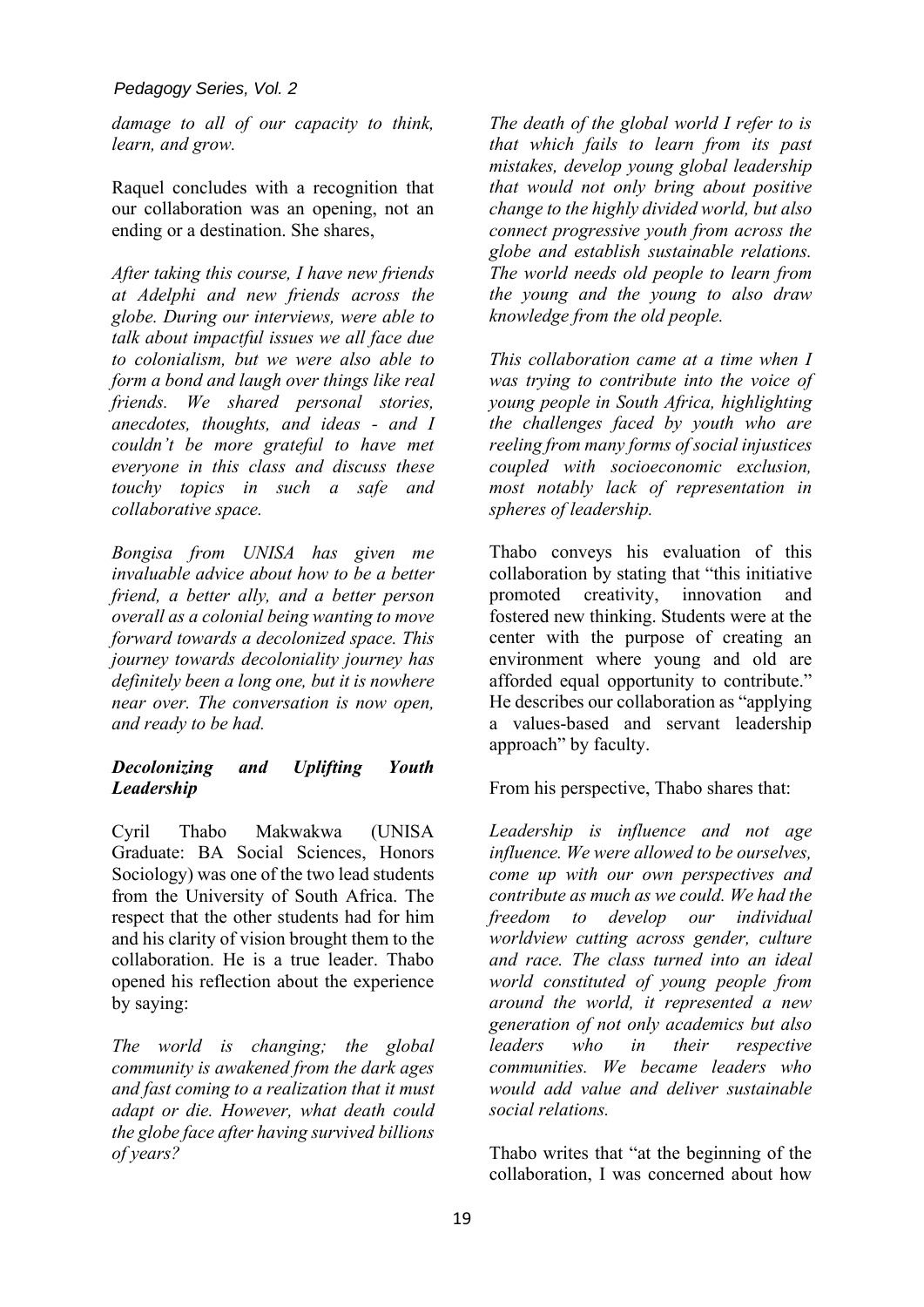the class would turn out as it had people of all races with the majority of students being from Adelphi. My fears disappeared as diversity was well managed by the entire team. Valuing each other's contribution as well as enabling space for constructive criticism, stood out as the strongest point for me." He quotes Adelphi student Carolina Medina who said that "negative thoughts must be replaced with practice of positive thinking, speech and actions through mindfulness and generate new thinking which liberate the mind from oppressive thinking" noting that:

*The contribution of each student in the group reflected multiple intelligences (cognitive, emotional, spiritual and cultural). This was from the realization that indeed, the world is struggling to close gaps between areas such as race, cultural, gender, religion and intellectual arrogance.* 

*Collective wisdom and leadership among Adelphi-UNISA students helped me realize that we are all equal and have something great to contribute to the world. This is despite the toxicity of university rankings that are divisive and limit students from engaging, importing and exporting knowledge for the betterment of our global community."* 

Thabo concludes his evaluation of this experience by saying:

*More interactions such as this must be encouraged in institutions of higher learning, politics and other forms of social participation so that young people may learn that the challenges faced by our communities require collective leadership. This type of leadership holds everyone in high regard, and sees no difference according to the color of one's skin.* 

*We need to create spaces for different views, be open-minded, respect diversity and other people, and be willing to continue* 

*learning about our world. The alternative form of education through online participation challenges the colonial standardized methods. It connects people of different origins through an open simplified platform that does not impose a way of learning - rather it relies on the people to shape both the process and the outcome.* 

*We speak one common language which is love and peace. All of us aspire to create a better and safe world where there is no looking down on others regardless of our demographic. We learned that differences can be used to teach and learn about each other's worlds. It was a significant revelation that perceptions are not natural but formed as a result of symbolic interactions in our respective environments.* 

*I learned from Adelphi students that education has no boundaries; no ranking and absolutely no ending. Our histories learned in schools are carefully scripted to feed society what is appropriate to the writers.* 

*We built knowledge together! I was stimulated by the class and found it to be penetrating and thoughtful.* 

#### *Decolonizing Beauty Standards*

Carolina Medina (Adelphi University Graduate, Interdisciplinary major, Fulbright Scholar English Teaching Assistant, Costa Rica) She focused on visioning beauty through a decolonial lens. She says:

*Notions of beauty are often conveyed through images that are Euro-oriented and first world centered. This idea and practice emerged with coloniality, white supremacy, Eurocentrism and standards about appearance that embedded the social hierarchies developed with the emergence of the modern world. Concepts of beauty are rooted in the division of humanity*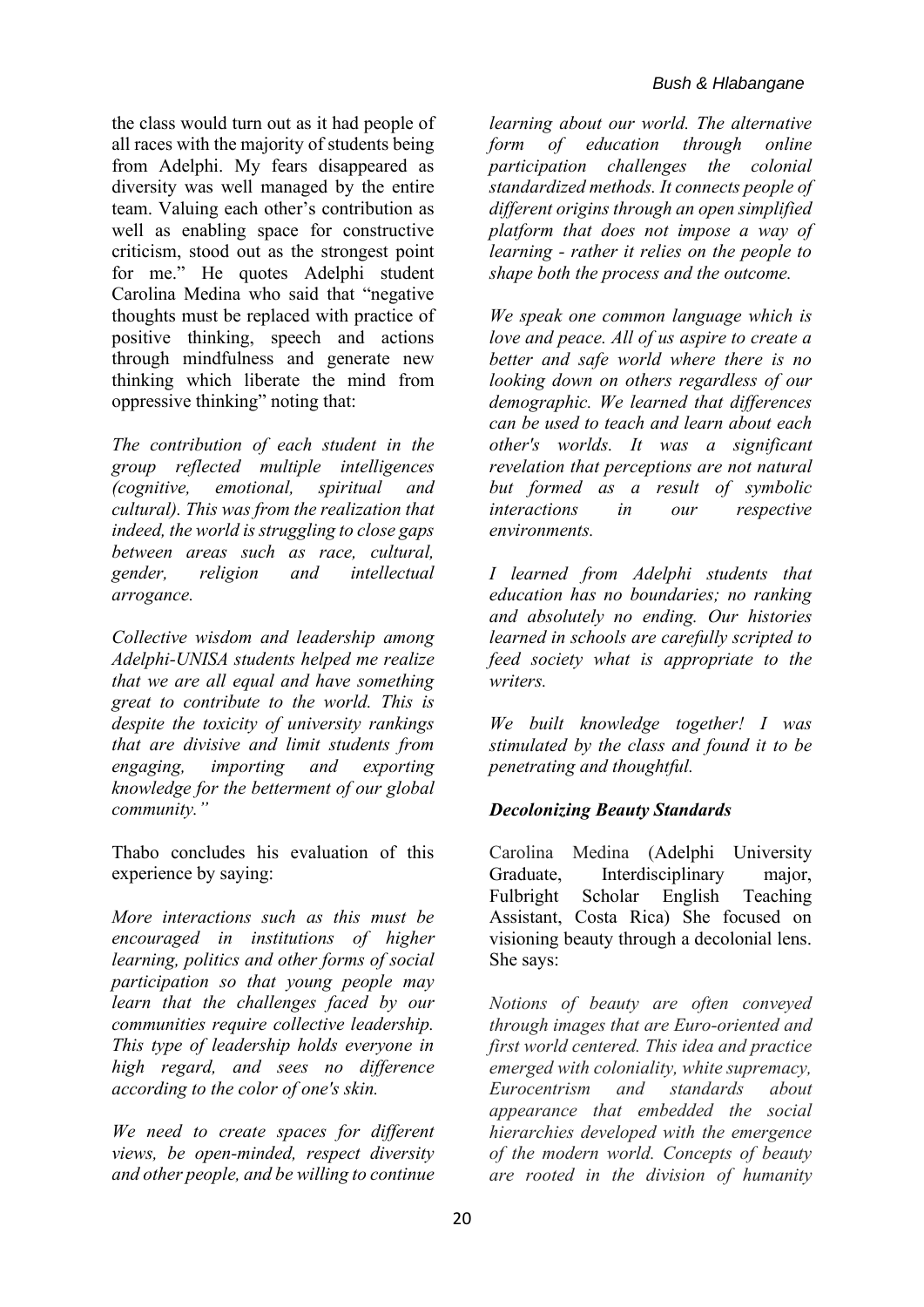*between the superior and inferior, worthy versus unworthy. Oppression, competition, and a single narrative about what is appealing and attractive conveys denial and disrespect.* 

*The modern, colonial concept of beauty erases, disregards and ignores those who do not have access to resources to meet their basic needs no less, to purchase items or services that are believed to enhance one's appearance. Indeed, the World Health Organization estimates that 2.1 billion people lack safe drinking water and 4.5 billion people who do not have safely managed sanitation<sup>5</sup>*

*The conversation then about dominant notions of beauty are absurd and convey the valuation and lack valuation of different peoples' lives. Meeting basic needs in a capitalist society means consumption.* 

*White supremacy, imperialism and capitalism has perpetuated the idea that humans are just never enough. Facial and body symmetry are at the core of defining beauty standards and those standards are often Euro-centric. Women of color are often sexualized, objectified and fetishized for having different facial/ body features. Current beauty standards revolve around the idealization of a thin body, youthfulness and whiteness. Consequently, the beauty market is focused on targeting female insecurities especially those of women of color. The huge market for skin whitening and brightening products is just one example and a violently dangerous one, at that.* 

*Eurocentric norms establish a standardization of beauty with little to no room for multiple ways of being, and diverse appearances. The problem with our*  *current concept of beauty is that loving ourselves unconditionally as well as embracing our roots has become a radical idea.* 

Carolina proposes three steps toward decolonizing beauty: Recognize and accept that we are all mentally enslaved; Practice neuro-decolonization; and Replace Problems with Vision. She concludes saying that "Beauty would no longer be what a person looks like but how a person is in their spirit and way of relating to others. Decolonizing of aesthetics to me is the acceptance that beauty exists in multiple ways, not just a physical one. Once we recognize that we perceive beauty from a single dominant narrative we can move forward to self-empowerment, self-love and self-recognition... Designing a decolonial space within a social institution was one of the hardest projects I did throughout my academic life. Critiquing ways coloniality has impacted our social institutions is easy but developing a space where inclusivity, healing and acceptance is present is extremely difficult. I had been exposed to a single narrative regarding beauty as long as I can remember and thinking about self-love and acceptance of my own natural physical features was a radical experience."

In describing her experience of the collaboration, she states that:

*Interacting with UNISA students on a regular basis was one of the most meaningful experiences for me. We exchanged ideas on structural realities. I was able to listen and learn how coloniality impacted their ideas of beauty and helped me realize that decolonizing beauty is not an easy task. This is a painful subject because of how much we have internalized* 

<sup>5</sup>https://www.who.int/news-room/detail/12-07- 2017-2-1-billion-people-lack-safe-drinking-water-

at-home-more-than-twice-as-many-lack-safesanitation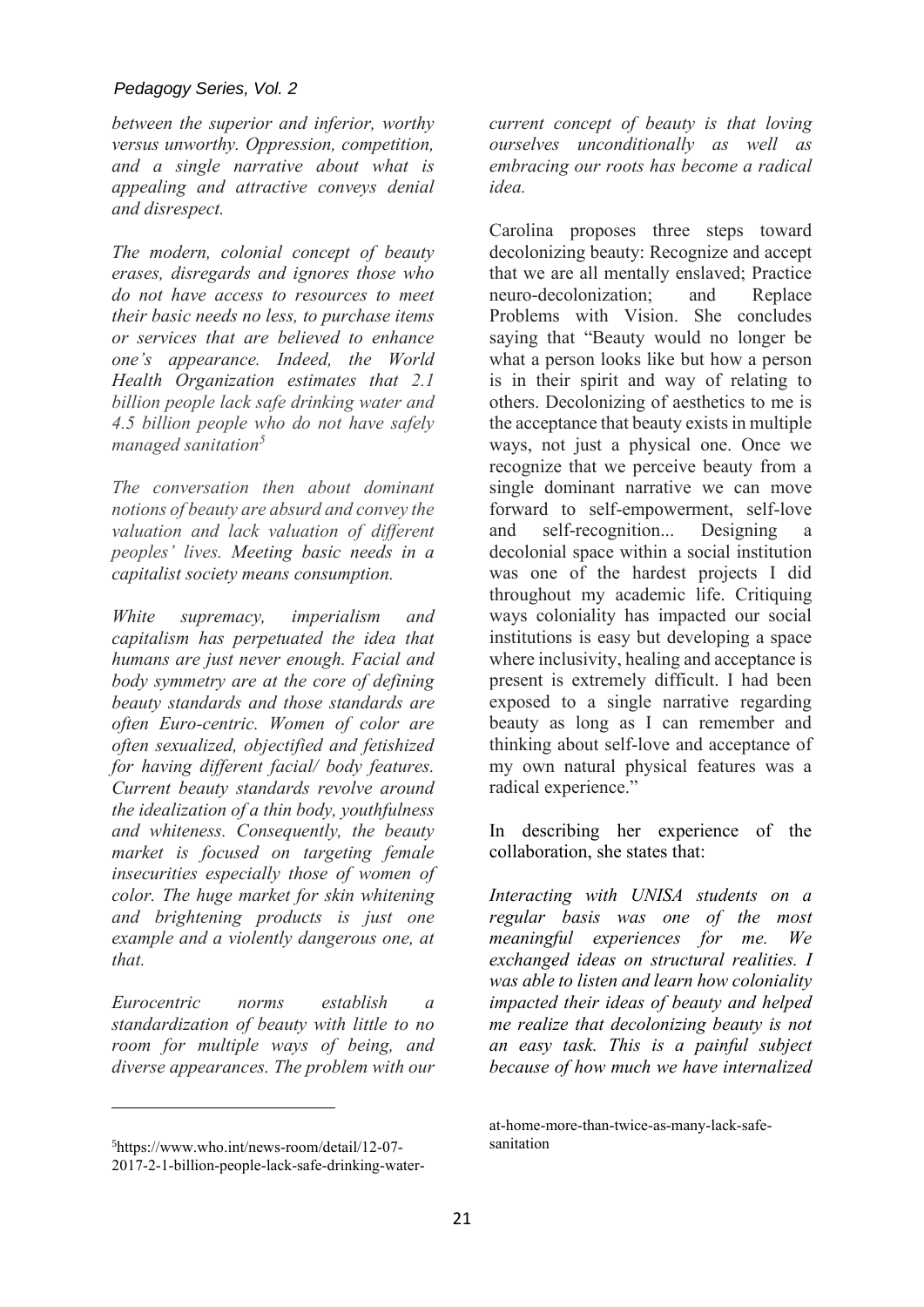*these standards. Seeing beauty as a physical thing is colonial, we need to break away from perceiving beauty as only external and focus on how empowered we feel as individuals, it's about acceptance, authenticity and self-love."* 

#### *Decolonizing Architecture and Space*

Bongisa Msutu (UNISA graduate, Bachelors in Anthropology, Honors) pursuing a graduate degree in Architecture or Urban Planning. She opened her discussion of decolonizing space by saying:

*The decolonial philosophy is about making visible what has been made invisible. It is about unmasking the logic of coloniality in order to achieve justice and humanization. It is also about recognizing that there is not just one legitimate way of being – universal, colonial and modern – but rather there are many – pluriversal, decolonial and indigenous – most of which contradict the modern colonial, yet are just as legitimate. These many ways must be recognized and be made visible.* 

*At the risk of homogenizing, for most indigenous communities and societies, their concepts of space and identity are linked to the relationships between their people, landscape and their faith; and to their cultural worldview. Most importantly, according to Tuck and Yang (2012:5), indigenous peoples' sense of identity is directly tied to their land. This, the taught modern theories and histories of architecture does not consider.* 

She goes on to identify markers constitutive of architecture that she asserts must be addressed in a decolonized spatial plan: history, theory, use, representation, design, construction and destruction of space and structures. Bongisa explains this by saying:

*For indigenous people, the use and representation must portray their values of their relationships with one another and* 

*their environment. The construction and destruction (materials and methods) will influence the design of the architectural artefacts, of which will be influenced by the history and ever-moving culture of its people.* 

*To be able to do this, architects, designers and the fraternity must be pluriversal in their understanding of the people they design for. To not impose, but rather respectfully understand and accept.* 

Values of most indigenous societies are tied to land, human interactions and belief systems. Bongisa noted that her interaction with one of the Adelphi students of Sikh descent who spoke and wrote of the pilgrimage site of Sri Harmandir Sahib, convinced her that "the idea and practice of decolonized architecture and design is not as far-fetched and inconceivable as most advocators of modern colonial design would have us think. In fact, it is necessary for the redefining of humanity."

Bongisa shared that the collaboration taught her that "it is possible to create such learning spaces that allow for respectful, robust and necessary conversations with people from different backgrounds and socialization, while learning from one another." She notes, "My hope is that students from all disciplines, especially within the architecture discipline, are able to make the leap of not only interdisciplinary learning but of viewing architecture as a social science and cultural practice that must interrogate the modern colonial gospel of design."

### **Conclusion**

Our fascination with the adage to learn and teach without borders was the driving force to facilitate this meeting of unlikely partners. The decolonial programs we participated in impressed upon us the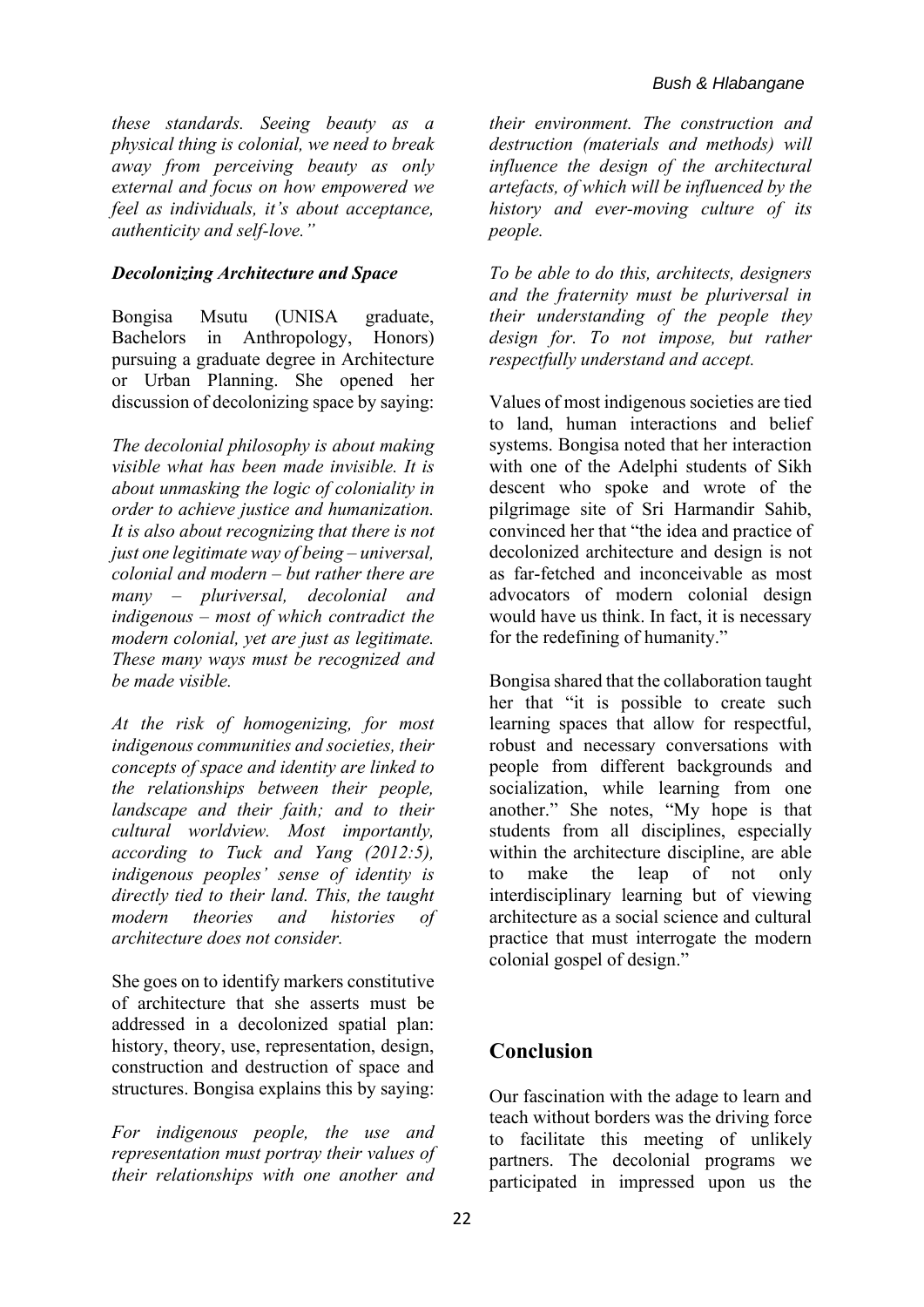inward-looking decadence of Eurocentrism. "If we want to understand why standard schools are what they are, we have to abandon the idea that they are products of logical or scientific insight. They are, instead, products of history" (Gray, 2008). They are products of a history of coercion, control, discipline, servitude and unquestioning of authority. Education, including higher education, is hostile to undirected exploration and thus thwarts natural human instincts. The need to liberate education from the constrictions of coloniality is urgent if we are to fashion a healthier, more robust and involved student body. The decolonial walk is about smashing colonial borders that thwart human potential resulting in unformed and de-formed individuals who are selfinvolved.

In addition, as Dr. Hlabangane shares, "For sure, Africa has received bad PR, to say the least. In my unfettered love for the continent, I use every opportunity to show that, in fact, Africa is a place of beauty." Our knowledges, philosophies, ethics, relations, and overall notions of being put humanity at the center. This idea of humanity is not a warped one that reflects colonial hierarchies. It is one that promises radical democracy that posits the equality of all planetary and terrestrial beings. It was on the basis of the need to open up and engage in earnest conversation, against colonial soliloquy and closure. I am grateful for opportunities to engage.

A particular limitation of this very short exchange is that diverse knowledge systems could not be explored. Contrary to Eurocentric notions of being that are linear and closed, African conceptions of be-ing can be characterized as circles within circles that are fluid and thus robust in nature. This has important considerations to how power is understood and enacted. Such understandings can bring a much-needed change to social relations that are currently caught up in webs of destruction. The need to liberate all living beings from the conceit of colonialism begins in the classroom and it begins with facilitating spaces in which students can breathe and thus thrive.

We close here with comments from two of the other student participants:

*One way to decolonize our way of thinking and practices is to be open to endless possibilities. Just as we discussed in class, not all of us have the same ways of thinking or perspectives but that doesn't mean that they're always good or equal. We should let our minds roam yet know the boundaries which were not set by coloniality rather just humanity.* 

*Our power to revolutionize the world around us begins within us. Honoring the purpose and value of our names, languages, heritage, and identities is fundamental to restoring our sovereignty from repressive forces. When one is taught to loathe every ounce of who they are, vengeance through love for oneself is the epitome of all solutions.*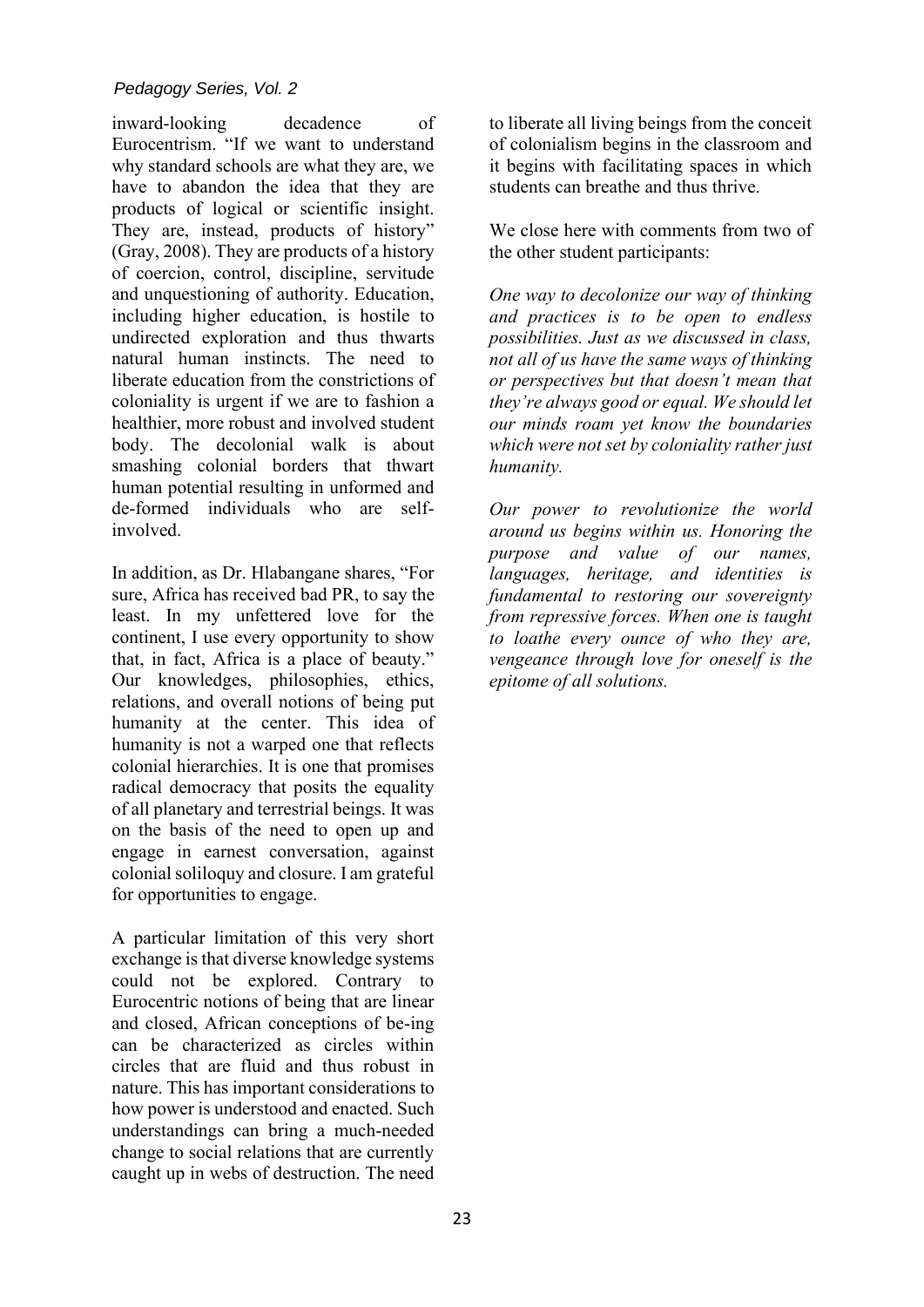### **References**

Asante, Molefe. K. (1990). *Kemet, Afrocentricity and Knowledge*. Trenton, NJ Africa World Press. Cassell, C and Biswas, R. (2000). Editorial: 'Managing Diversity in the New Millennium', Personnel Review, 29

(3): 268-73. Chilisa, Bagele. (2005). Educational research within postcolonial Africa: a critique of HIV/AIDS research in

Botswana, *International Journal of Qualitative Studies in Education*, 18(6), 659-684 Chinweizu, Ibekwe. (1975). *The West and the Rest of Us: White Predators, Black Slavers and the African Elite*.

New York: Vintage Publishers

Descartes, Rene. (1960). *Discourse on Method and Meditations*. Laurence J. Lafleur (trans). New York: The Liberal Arts Press.

Fanon, Franz. (1963, 1965). *The Wretched of the Earth*, Farrington, C. (trans.), Grove Press, New York. --- (1952). *Black Skin, White Masks*. New York: Grove Press.

Gilligan, Carol. (2003). *In a Different Voice: Psychological Theory and Women's Development*. Cambridge, MA: Harvard University Press.

Gray, Peter. (2008). "A Brief History of Education." *Psychology Today*. Accessed October 27. 2019. https://www.psychologytoday.com/us/blog /freedom-learn/200808/brief-historyeducation August 20.

Grosfoguel, Ramón. (2013). "The Structure of Knowledge in Westernized Universities: Epistemic Racism/Sexism and the Four Genocides/Epistemicides of the Long 16th Century," *Human* 

*Architecture: Journal of the Sociology of Self-Knowledge:*1(1), Article 8. Available at:

https://scholarworks.umb.edu/humanarchit ecture/vol11/iss1/8

Habermas, Jurgen. (1981). *'Modernity-An Incomplete Project', in Contemporary Sociological Thought: Themes and Theories*, ed. S.P. Hier, Toronto: Canadian Scholars' Press Inc.,. 163-174. Accessed online: 22 February 2019: http://theoria.art-zoo.com/modernity-anincomplete-project-jurgen-habermas/

Hira, Sandew. (2016). "Decolonizing The Mind (DTM) A theoretical framework for decolonizing the university." International Institute for Scientific Research. September .

Horton, Myles, Paulo Freire. (1990). We Make the Road by Walking: Conversations on Education and Social Change. Philadelphia, PA: Temple University Press.

Maldonado-Torres, Nelson. (2007). On the coloniality of Being: Contribution to a concept. Cultural Studies. Vol. 21, No. 2- 3: 240-270.

Mishra, Sudesh. (1993). Haunted Lines: Postcolonial Theory and the Genealogy of Racial Formations in Fiji [online]. *Meanjin*, Vol. 52, No. 4, Summer : 623- 634.

Nyambegera, Stephan Morangi . (2002). Ethnicity and human resource management practice in sub-Saharan Africa: the relevance of the managing diversity discourse, *International Journal of Human Resource Management*, 13 (7), 1077, 1090.

draft psych of inequity 1 25 20 .docx 22

Ndlovu-Gatsheni, S. J. (2013). The Entrapment of Africa within the Global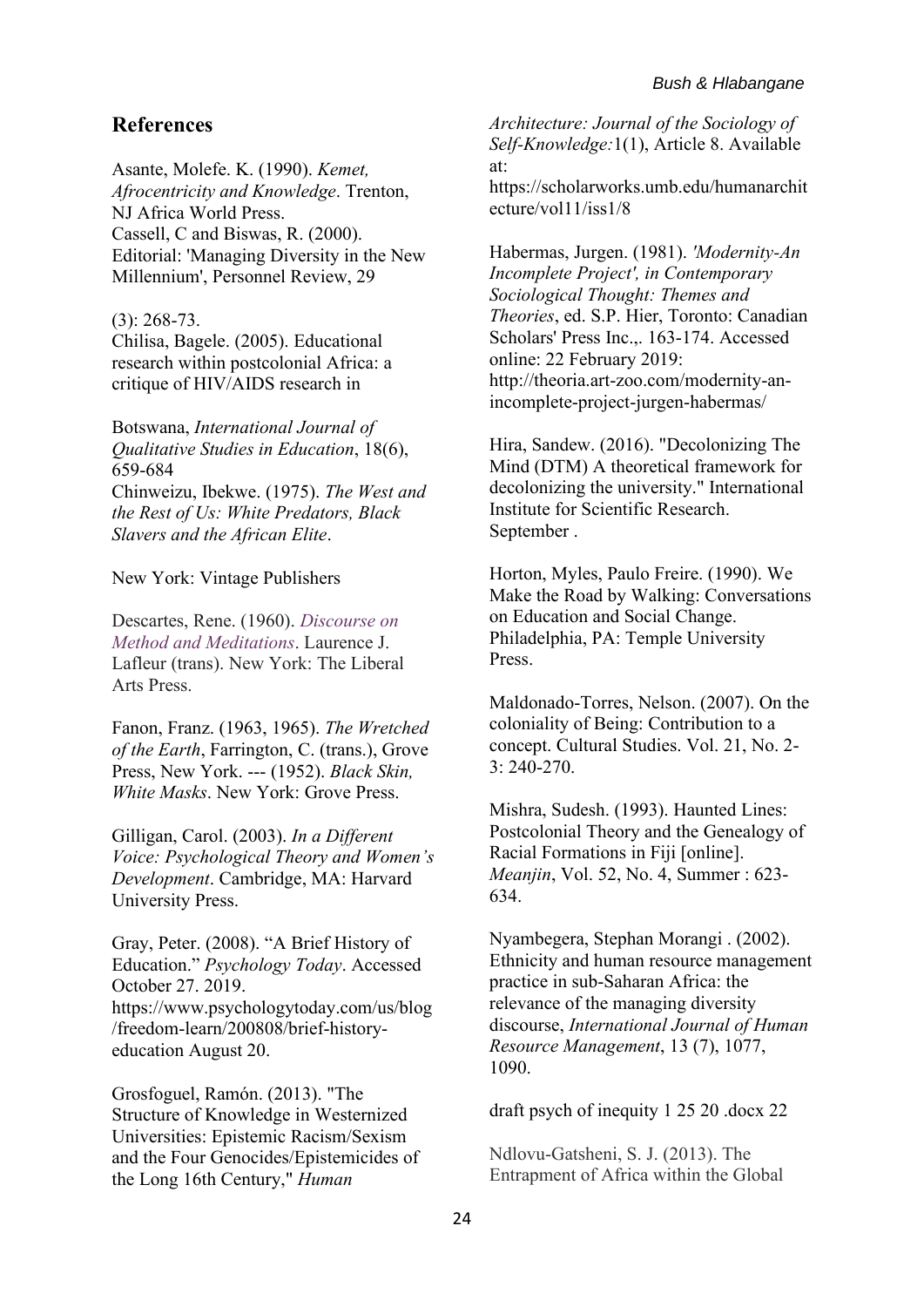#### *Pedagogy Series, Vol. 2*

Colonial Matrices of Power: Eurocentrism, Coloniality, and Deimperialization in the Twenty-first Century. *Journal of Developing Societies*, 29 (4), 331–353.

Santos, Boaventura de Sousa. 2007. "Beyond Abyssal Thinking: From Global Lines to Ecologies of Knowledges." *Review.* Binghamton, NY, Braudel Center. 30 (1)

Simpson, Leanne Betamosake. (2017). *As we have always done: Indigenous freedom through radical resistance*. Minneapolis: University of Minnesota Press.

Spivak, Gayatri Chakravorty. (1988). *Can the subaltern speak?* Basingstoke: Macmillan.

Tse-Tung, Mao. (1957). "Intellectual Opinions from the Hundred Flowers Period." (1957) Asia for Educators. Columbia University. Accessed online: 25 January 2020 : http://afe.easia.columbia.edu/ps/cup/hundr ed\_flowers.pdf

Tuck, Eve and K. Wayne Yang. (2012 "Decolonization is not a metaphor Decolonization: Indigeneity, *Education & Society* 1(1), 1‐40. Accessed 25 January 2020.

https://www.researchgate.net/publication/2 77992187 Decolonization Is Not a Met aphor

University of Minnesota College of Design. (2017). 'Decolonizing Design Lecture. Elizabeth Dori Tunstall'. Accessed 20 May 2019: https://www.youtube.com/watch?reload=9 &v=iEUyGrgqaAM

Wallerstein, Immanuel. (1974). " The Rise and Future Demise of the World Capitalist System: Concepts for ComparativeAnalysis." *ComparativeStudiesinSocietyandHistory.*1 6(4),387-415.

Wasserman, Herman. (2013). "Journalism in a new democracy: The ethics of listening." *Communicacio: South African Journal for Communication Theory and Research* 39 (1), 67-84.

West, Amos N. (1999) *Afrikan-Centered Consciousness Versus the New World Order*. New York: Afrikan World InfoSystems.

Yellow Bird, Michael. (2012). "Neurodecolonization". *For Indigenous Minds Only: A Decolonization Handbook.*WaziyatawinandMichaelYello wBird.Eds. SchoolofAmericanResearch.SantaFe,NM:

Santa Fe Press. Chapter 4.